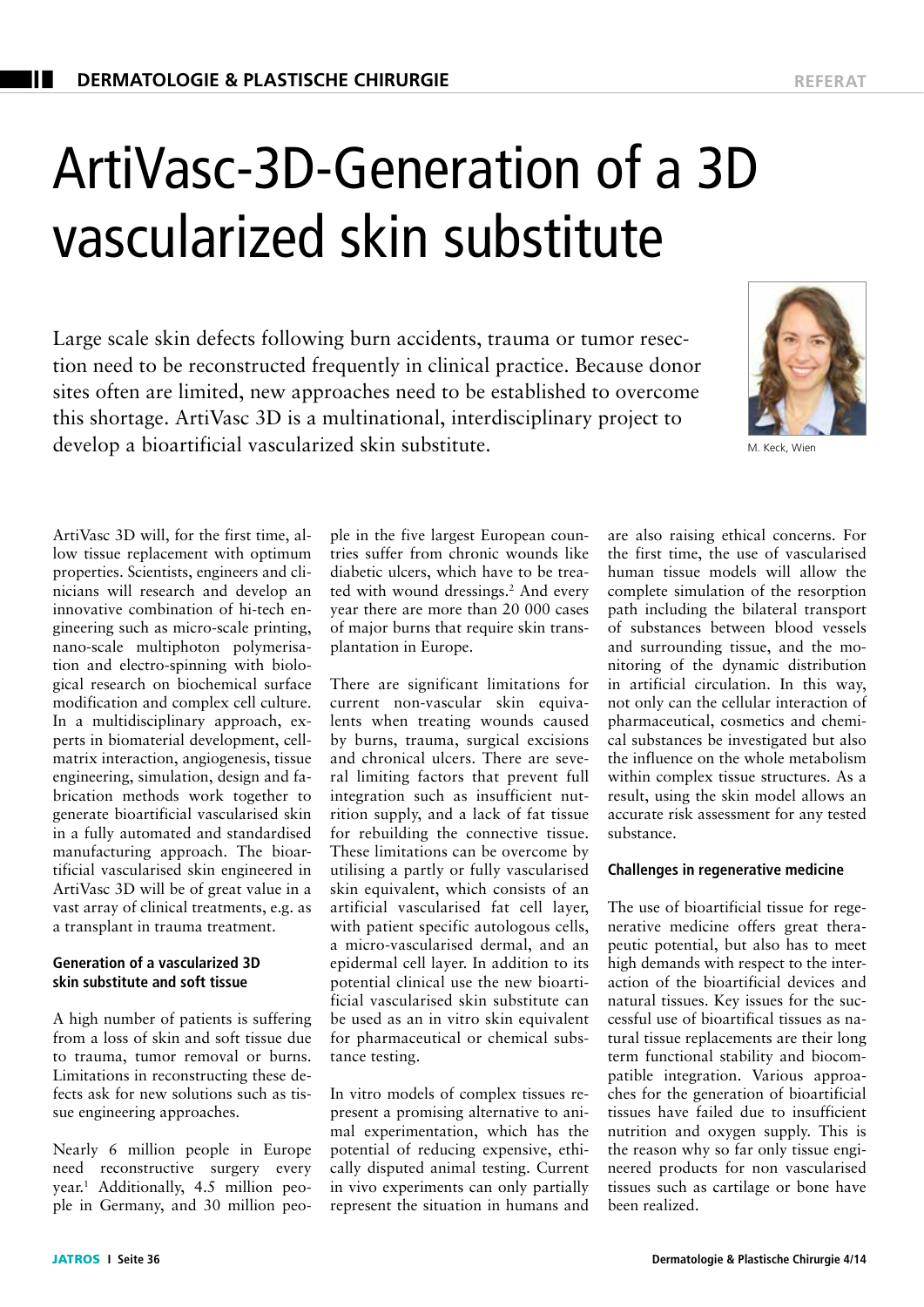In the past, many approaches to soft tissue engineering have failed, due to insufficient metabolism. To solve this problem, it is necessary to introduce vascularised networks; otherwise sufficient metabolism can only be guaranteed to depths up to 200 μm thickness (the diffusion limit of oxygen).

Current research in vascularisation focuses on three areas:

- Scaffold design: Combination of suitable materials and scaffold geometries to stimulate cells to form vascularised tissue.
- Prevascularisation: seeding relevant vascular cells on tissue engineered constructs, to obtain vascular structures prior implantation.
- Angiogenic factor delivery: providing appropriate stimulus for the autonomous generation of vessels (angiogenesis).

Currently, the above mentioned objectives cannot be realised sufficiently. In the area of scaffold design, there is a lack of geometric and dimensional freedom, especially regarding the vessel diameters and mechanical properties needed. Also there is no way to manufacture artificial branched tube structures with a diameter range from 1 μm to 1 mm. Major problems in in vitro prevascularisation arise in adherence and function of vascular cells. Additionally the perfusion of the micro-scale network is challenging and the connection between in vitro micro-vascular scaffolds and the in vivo vascular systems could not be achieved. The crucial point with angiogenic factor delivery is the partially uncontrollable stability and release profile of biomolecules. Additionally the ingrowth of vessels from host is still needed to perform vascularisation.

The success of research within 3D focuses on the combination of all three aspects, overcoming present inadequacies as mentioned above. The innovative combination of process technologies allows the production of optimum scaffolds. Novel materials with improved mechanical properties provide important stimuli to maintain the functionality of vascular cells and tailor-made biofunctionalisation and detailed characterisation of matrix-tissue interactions will enable the optimised endothelialisation of the artificial vessel structures. A co-culture of relevant cell types, able to induce angiogenesis, ist being used in order to mimic the complex interdependencies in nature.

The development of an artificial vascularised tissue scaffold for the generation of in vitro tissue and skin systems for transplantation and use as a test system requires a multidisciplinary approach uniting biology, engineering and clinical practice. The complete research and development chain has to be covered to deliver a vascularised tissue scaffold that can enter the regulatory process at the end of the project. To achieve this ambitious aim the work in ArtiVasc 3D has been organized into 10 scientific and technical work packages that address the current limitations in their domain.

## **Premanufactured vascular system**

To be able to increase the application field of tissue engineered products, the establishment of a complex vascular structure that fully resembles mature blood vessels in vivo must be addressed, as well as providing adequate structural support. The generation of adequate tissue substitutes

often requires a functional vascular network, in order to supply nutrients and dispose metabolites. Furthermore, a scaffold matrix for improved and stable cell proliferation is needed. Therefore, the generation of vascularized artificial tissue constitutes a challenging combination of three individual tasks:

- 3D-micromanufacturing of blood vessels,
- the provision of a topographic scaffold for the mechanical framework of artificial tissue, and
- a cell adapted biofunctionalisation for both components, which allows optimal cell co-culturing and proliferation leading to a stable formation of artificial vascularised tissues.

The challenge is to build artificial scaffolds by technical means, which adequately mimic the natural 3D environment of growing cells.

## **Preliminary results**

#### **Generation of adipose tissue**

Mature adipocytes are the predominant cell type in the native fatty tissue. They have an univacuolar cell morphology with the nucleus compressed to the plasma membrane.<sup>4</sup>

Adipose-derived stem cells (ASCs) are immature precursor cells located between mature adipocytes in adipose tissue. These cells can serve as an ideal autologous cell source for adipose tissue engineering approaches. These precursor cells are much more resistant to mechanical damage and ischemia than mature adipocytes.<sup>5</sup> Adipose-derived stem cells can be harvested during liposuction or resection of adipose tissue. It has been shown that they are able to proliferate rapidly and differentiate into a variety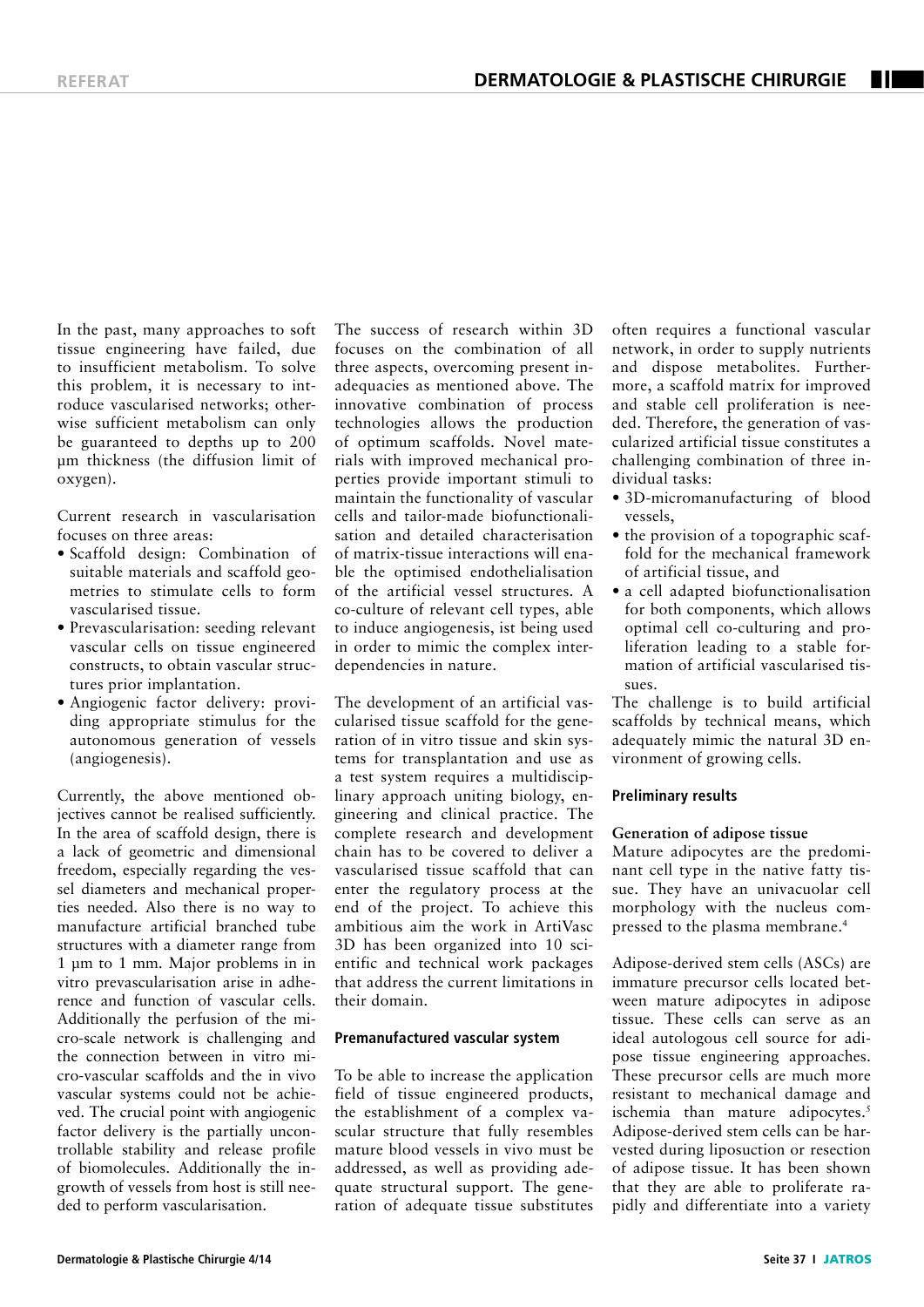of tissues such as bone and adipose tissue both in vitro and in vivo.

The in vitro fatty tissue will be generated by using electro-spun scaffolds (fleeces) combined with hydrogel components, seeded with ASCs and adipocytes (Fig. 1).



**Figure 1:** Schematic sketch of built-up artificial in vitro skin

Electrospinning has gained much interest as processing technique for scaffold structures in soft tissue engineering. This technique not only offers a high flexibility in material selection including synthetic and also natural polymers, but also provides nano- or microstructured three-dimensional scaffolds that resemble the extracellular matrix and support the mechanical stability of tissue. The electrospun scaffolds allow cells to detach and communicate with each other. They support extracellular matrix generation, cell differentiation and vascularization. An adequate porous structure of the scaffold is a crucial factor for cell differentiation and integration. Fabrication parameters of the electrospinning process can determine the fiber diameter, porestructure, as well as mesh density and thickness.

In our study electrospun poly(esterurethane) and poly(ester-urethaneurea) fleeces were synthesized. ASCs were isolated out of human adipose tissue and cultivated on top of the electrospun fleeces. Viability was detected by fluorescence staining of cytoplasm of viable cells using fluorescein diacetate and the nuclei of dead cells were stained using ethidiumhomodimer-1. ASCs on the scaffolds showed very high viability<sup>6</sup> and a physiological morphology. Actin fibers were well expressed and spread into cell processes. Cells aligned and spread in the direction of the polymer fibers.<sup>6</sup> For determination of the potential of ASC to differentiate into the adipogenic lineage, cells were grown on biomaterials for two days followed by induction of adipogenesis. On day 21 lipid droplet accumulation could be observed in the cells as a sign of differentiation into the adipogenic lineage.<sup>6</sup>

A variety of hydrogel materials were synthesized (acrylated hyaluronic acid, methacrylated hyaluronic acid, collagen and methacrylated gelatin) and tested regarding stability, cell viability, cell differentiation and cell adhesion. Hydrogels can serve as an appropriate ECM substitute and here, gelatin is a very promising material for in vitro 3D cell culture. It has a natural RGD content and is soluble at a physiologic pH. Further, it can build triple helices comparable to collagen type I.7 To produce stable hydrogels at a physiologic temperature, gelatin has to be modified. In a preceding study we used methacrylated gelatin that was cross-linked by the use of UV radiation and a photoinitiator.7

Hydrogels (5%) were prepared with adipose derived stem cells. To analyze cell viability within the gel, life/dead staining and an MTT assay were performed 7 and 14 days after gel preparation. Results show viable cells within the hydrogels. ASCs proliferate and are also able to migrate out of the gel.

In addition ASCs within the gel were differentiated for 21 days. The accumulation of lipids was observed and results show that cells do differentiate into the adipogenic lineage and begin to build up lipid droplets.

Methacrylated gelatine seemed to be most promising regarding handling, stability and supporting cellular functions.



**Figure 2:** Simulation and design of vascular branched system



**Figure 3:** Process combination for layer-by-layer vessel structuring